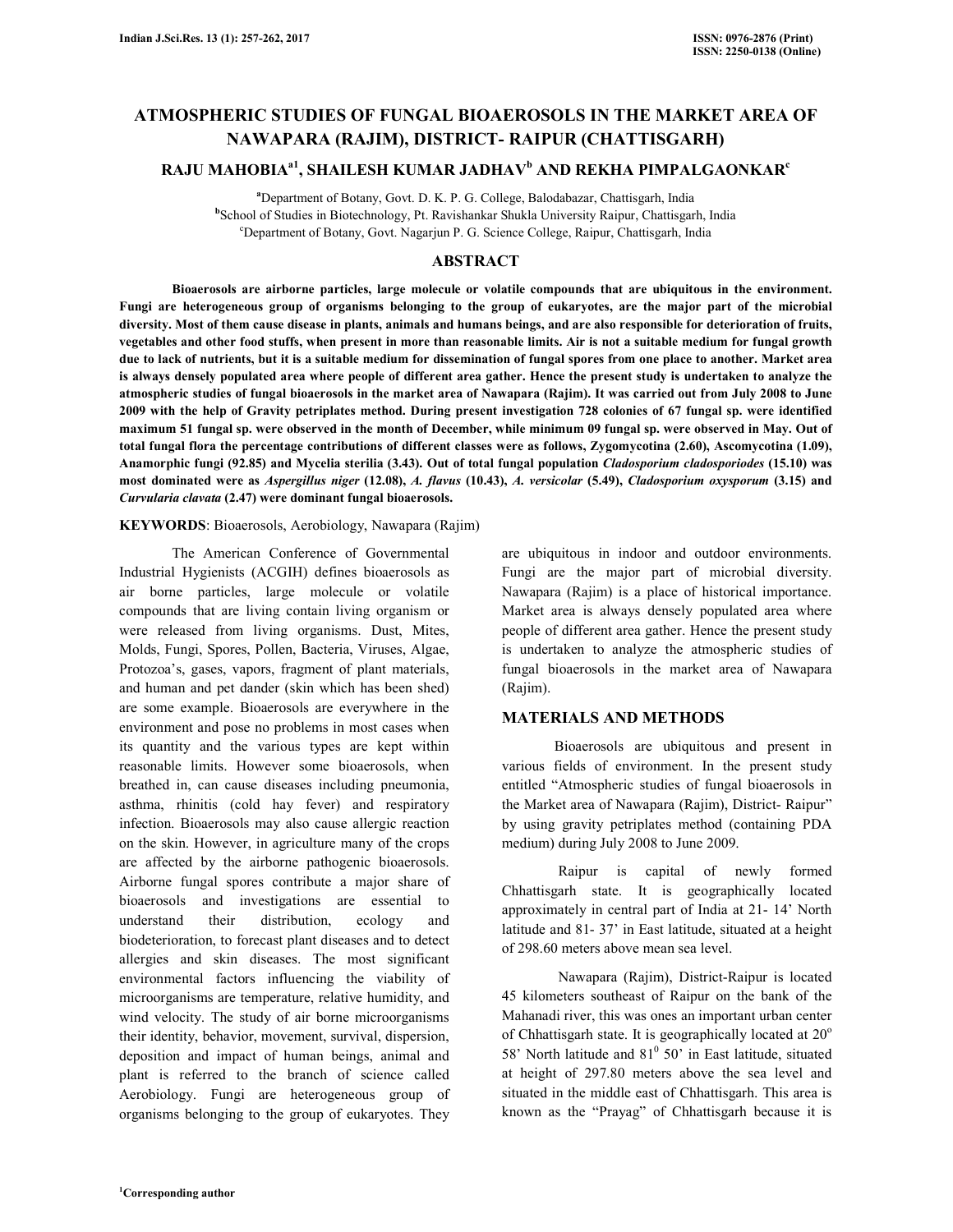situated at the meeting point of the Mahanadi, Pairy and Sondur rivers. An ancient Rajivlochan temple and Lord Kuleshwar temple are also here. Cultural and heritage department of Chhattisgarh organize here Kumbh every year. For the survey of fungal bioaerosols sterilized petriplates containing PDA media were exposed for 5- 10 minutes at Market area of Nawapara (Rajim) Raipur. Then the petriplates were brought into the laboratory and incubated at  $26 \pm 1^{\circ}$ c for 4-6 days. After incubation period, number of fungal colony were be counted and identified with the help of available literature.

#### **RESULTS AND DISCUSSION**

During present investigation 67 fungal sp. of 728 colonies were recorded. Monthly variation and percentage contribution of the fungal sp. were calculated (Table-1). Out of total fungal bioaerosols Zygomycotina (2.60), Ascomycotina (1.09), Anamorphic fungi (92.85) and Mycelia sterilia white (2.19%) were recorded Anamorphic fungi were highest in number.

 During the study *Aspergillus flavus, A. niger, Cladosporium cladosporiodes,* were most frequent fungi were as *Alternaria alternata, Curvularia clavata, Acremonium strictum, Alternaria citri, Aspergillus fumigatus, A. luchuensis, A. versicolar, Acremonium kiliense, Aspergillus fumigatus, A. oryzae, A. sydowii, Cladosporium oxysporum, Fusarium solanii, Paecilomyces variotii, Penicillium chrysogenum* were moderate frequent fungi. On the contrary *Chaetomium* sp., *Alternaria radicinia, Alternaria* sp., *Aspergillus chevalieri* var. *intermedius, Aspergillus japonicus, Trichoderma* sp. showed least frequent fungi. The result obtained in the present study are in agreement with several scientist Verma and Khare (1988) reported that the *Aspergillus, Cladosporium* and other fungal species were most dominated throughout the study period. Sateesh and Rao (1994) are also reported *Cladosporium, Curvularia* and fungal fragments are found all through the year in Tiruchirapali. Aspergillus was found to be most predominant in the atmosphere of Raipur (Tiwari and Sahu, 1998; Sahu, 1998 and Jadhav and Tiwari, 1994).Tiwari *et. al*. (2006) has also reported *Aspergillus, Alternaria* and *Cladosporium* were most frequent in their study. Arora and Jain (2003) reported *Cladosporium, Aspergillus* and *Penicillium* are most frequent fungi from Bikaner. Singh (2006) reported that the *Aspergillus niger* and *Cladosporium* sp. are the most frequent fungi similar result have also been reported by Kasperzyk and Worek, 2006; Kunjam, 2007; Lall, 2008; Tiwari and Saluja, 2009; Giri and Sawane , 2010; Kumari, *et. al*., 2011; Pyrri and

Kapsanaki-Gotsi, 2012,Ghosal and Bhattacharya (2012), Raveesha (2015), Pawar and Rane (2015).

The result also indicate that maximum percentage contribution of *Cladosporium cladosporiodes* (15.10%) *Aspergillus niger* (12.08%), *A. flavus* (10.43%), *A. versicolar* (5.49%), *Cladosporium oxysporum* (3.15%), *Curvularia clavata* (2.47%), Mycelia sterilia (White) (2.19%) and minimum percentage contribution of *Alternaria* sp. and *Chaetomium* sp. (0.13%). Maximum number of fungal sp. (51) were reported in the month of December while minimum number of fungal species (09) in the month of May. *Aspergillus flavus*, *A. niger* and *Cladosporium cladosporiodes* were present throughout the month. Certain fungi were present more than one month but not in all month like *Rhizopus oryzae, Alternaria alternata, Aspergillus fumigatus, Curvularia clavata, Nigrospora oryzae, Penicillium chrysogenum* and *P. notatum*. Some fungi were present only in particular month like *Alternaria brassicola* and *Chaetomium* sp. present only in November *Aspergillus speluneus, Alternaria crassa*  present in December *Alternaria radicinia* and *Rhizopus stolonifer* present only in January and *Alternaria* sp. present only in March.

The dominance of *Cladosporium, Aspergillus, Curvularia* and *Alternaria* is an agreement with observation of several scientist *i.e.* Gupta *et. al.* (1960) at Jaipur, Agrawal *et. al*. (1969) at Delhi, Vishnumittre and Khandelwal (1973) at Lucknow, Chitaley and Bajaj (1973) at Nagpur, Tilak and Vishwe (1975) at Aurangabad, Rati and Ramalingam (1976) at Mysore, Jankibai and Suba Reddi (1981) at Visakhapatanam, Patil (1982) at Nagpur, Chaubal and Kotamire (1983) at Kolhapur, Verma and Khare (1987) at Jabalpur, Singh and Mishra (1988) at Gaya. Singh *et. al.* (1994) also reported *Aspergillus flavus* contributed (24.2%), followed by *Cladosporium* (38.8%) and *Alternaria* (7%) on hospitals environment of Delhi. Jadhav and Tiwari (1994), were also reported that the *Cladosporium, Aspergillus* and *Alternaria* are most abundant aeromycoflora of Ravan Village. *Cladosporium, Aspergillus* and *Alternaria* contributed major airspora are reported by several scientists in abroad *i.e.* Abdel–Hameed *et. al.* (2007) also reported that the *Alternaria* (24.26%), *Aspergillus* (19.2%), *Cladosporium* (14.5%) and *Penicillium* (11.43%) are maximum contributed and predominant fungal genera in the atmosphere of Giza, Egypt. Pyrri and Kapsanaki-Gotsi (2007) have reported a great number of species were recognized in the prevalent genera *Cladosporium, Aspergillus and Alternaria* in Athens, Greece. Similar result has also been reported by Sabariego *et. al.* (2007)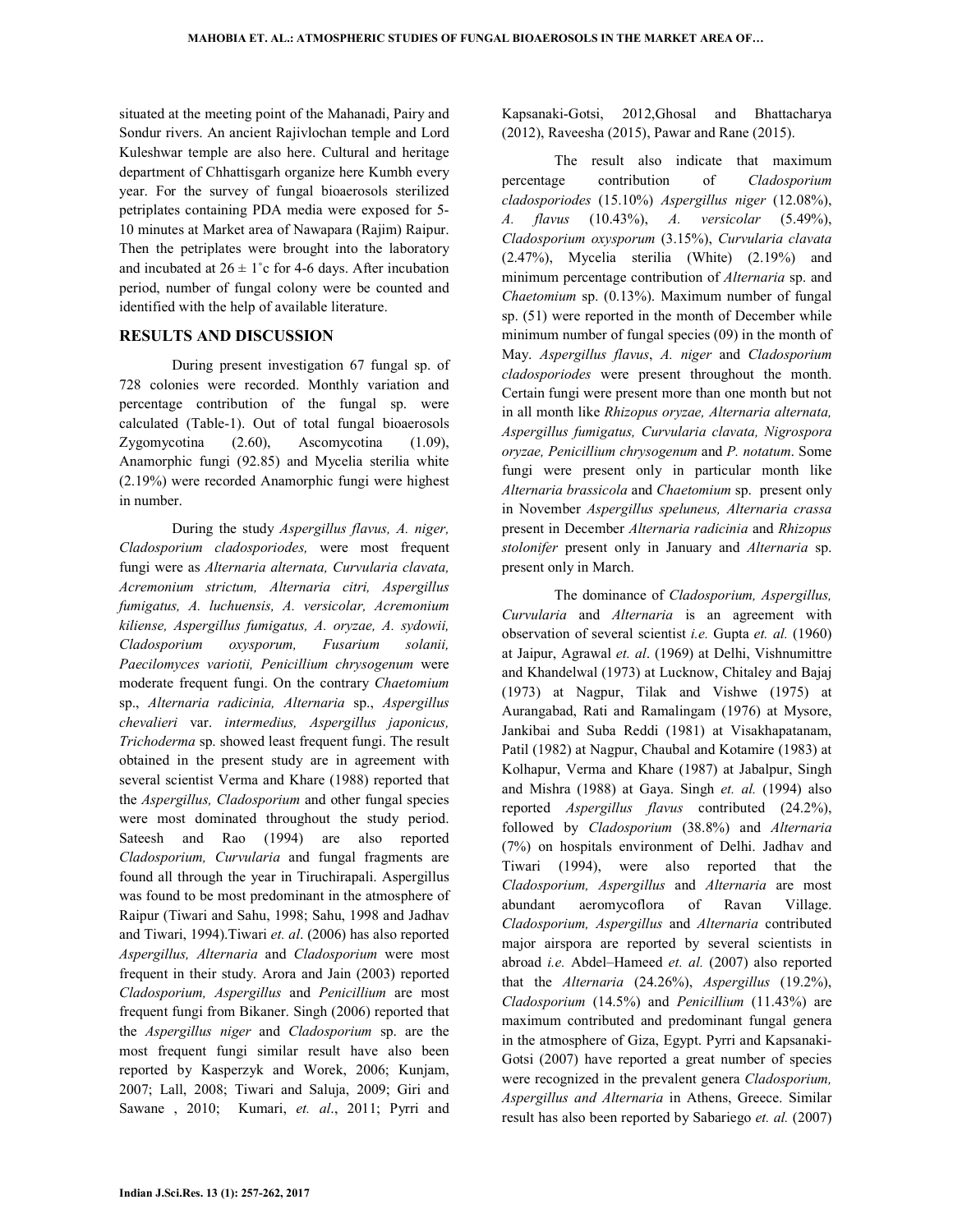at Madrid Spain, Grinn-Gofron and Mika (2008) at Poland, Aydogdu and Asan, (2008) at Edrine City,

Turkey, Safatov *et. al*. (2010) at Western Siberia and Mallo *et. al*. (2011) at La Plata, Argentina.

## **Table 1: Showing percentage frequency and percentage contribution of fungal bioaerosols of Nawapara (Rajim) Distt. Raipur from Jul 2008 to June 2009.**

| S.No.            |                                | <b>Total No. of Fungal</b> | percentage | percentage   |  |  |
|------------------|--------------------------------|----------------------------|------------|--------------|--|--|
|                  | <b>Fungal species</b>          | colonies                   | frequency  | contribution |  |  |
| 1                | Cunninghmella echinulata       | 03                         | 16.66      | 0.41         |  |  |
| $\overline{2}$   | Mucar racemosus                | 02                         | 16.66      | 0.27         |  |  |
| 3                | Rhizopus oryzae                | $\overline{09}$            | 50.00      | 1.23         |  |  |
| 4                | Rhizopus stolonifer            | 02                         | 8.33       | 0.27         |  |  |
| 5                | Syncephalostrum racemosum      | $\overline{03}$            | 16.66      | 0.41         |  |  |
| 6                | Chaetomium sp.                 | 01                         | 8.33       | 0.13         |  |  |
| $\boldsymbol{7}$ | Emercella nidulans             | 07                         | 33.33      | 0.96         |  |  |
| $\,8\,$          | Acremonium kiliense            | 15                         | 75.00      | 2.06         |  |  |
| 9                | A. strictum                    | 12                         | 66.66      | 1.64         |  |  |
| 10               | Alternaria alternata           | 13                         | 66.66      | 1.78         |  |  |
| 11               | Alternaria brasscicola         | $\overline{02}$            | 8.33       | 0.27         |  |  |
| 12               | Alternaria cheiranthi          | $\overline{05}$            | 16.66      | 0.68         |  |  |
| 13               | Alternaria citri               | $\overline{16}$            | 58.33      | 2.19         |  |  |
| 14               | Alternaria crassa              | 02                         | 8.33       | 0.27         |  |  |
| 15               | A. radicinia                   | 05                         | 8.33       | 0.68         |  |  |
| 16               | Alternaria sp.                 | 01                         | 8.33       | 0.13         |  |  |
| $\overline{17}$  | Aspergillus carneus            | $\overline{06}$            | 41.66      | 0.82         |  |  |
| 18               | A. awamori                     | $\overline{05}$            | 25.00      | 0.68         |  |  |
| 19               | A. Chevalieri var. intermedius | $\overline{07}$            | 33.33      | 0.96         |  |  |
| 20               | A. flavus                      | 76                         | 100.00     | 10.43        |  |  |
| 21               | A. fumigatus                   | $\overline{13}$            | 66.66      | 1.78         |  |  |
| 22               | A. japonicus                   | 06                         | 25.00      | 0.82         |  |  |
| 23               | A. luchuensis                  | 10                         | 58.33      | 1.37         |  |  |
| 24               | A. nidulans                    | $\overline{03}$            | 16.66      | 0.41         |  |  |
| 25               | A. niger                       | 88                         | 100.00     | 12.08        |  |  |
| $\overline{26}$  | A. niveus                      | $\overline{04}$            | 25.00      | 0.54         |  |  |
| $\overline{27}$  | A. ochraceous                  | $\overline{09}$            | 41.66      | 1.23         |  |  |
| 28               | A. oryzae                      | 02                         | 16.66      | 0.27         |  |  |
| 29               | A. parasiticus                 | $\overline{02}$            | 16.66      | 0.27         |  |  |
| 30               | A. speluneus                   | 01                         | 8.33       | 0.13         |  |  |
| 31               | A. sydowii                     | 08                         | 33.33      | 1.09         |  |  |
| $\overline{32}$  | A. tamarii                     | 06                         | 33.33      | 0.82         |  |  |
| 33               | A. terreus                     | 08                         | 33.33      | 1.09         |  |  |
| 34               | A. versicolar                  | 40                         | 83.33      | 5.49         |  |  |
| 35               | Cladosporium cladosporiodes    | 110                        | 100.00     | 15.10        |  |  |
| 36               | C. herbarum                    | $\overline{06}$            | 33.33      | 0.82         |  |  |
| 37               | C. oxysporum                   | 23                         | 50.00      | 3.15         |  |  |
| 38               | Cladosporium sp.               | 03                         | 25.00      | 0.41         |  |  |
| 39               | Curvularia clavata             | 18                         | 66.66      | 2.47         |  |  |
| $40\,$           | C. lunata                      | $\overline{13}$            | 50.00      | 1.78         |  |  |
| 41               | C. senegalensis                | $\overline{05}$            | 25.00      | 0.68         |  |  |
| 42               | Drechslera hawaiiensis         | $\overline{04}$            | 25.00      | 0.54         |  |  |
| 43               | Drechslera sp.                 | $\overline{03}$            | 16.66      | 0.41         |  |  |
| 44               | Fusarium chlamydosporum        | ${\bf 08}$                 | 33.33      | 1.09         |  |  |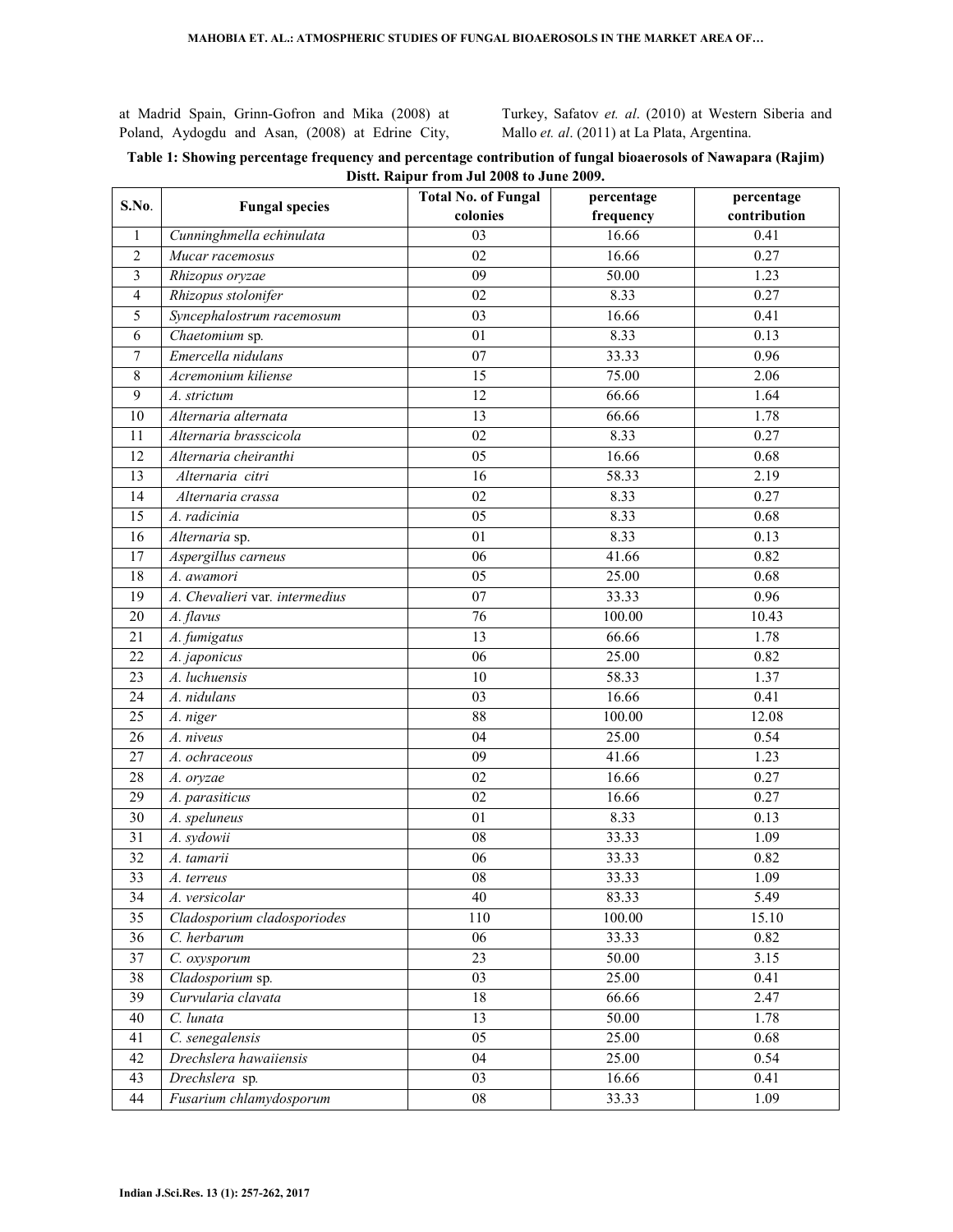#### **MAHOBIA ET. AL.: ATMOSPHERIC STUDIES OF FUNGAL BIOAEROSOLS IN THE MARKET AREA OF…**

| 45 | F. moniliforme                 | 08 | 25.00 | 1.09 |
|----|--------------------------------|----|-------|------|
| 46 | F. solanii                     | 09 | 41.66 | 1.23 |
| 47 | F. oxysporum                   | 08 | 33.33 | 1.09 |
| 48 | Microascus aff. M. Manginii    | 05 | 25.00 | 0.68 |
| 49 | Microascus sp.                 | 04 | 16.66 | 0.54 |
| 50 | Monilia sp.                    | 04 | 16.66 | 0.54 |
| 51 | Myrothecium aff. M. jollymanii | 06 | 25.00 | 0.82 |
| 52 | Myrothecium roridum            | 03 | 16.66 | 0.41 |
| 53 | Nigrospora oryzae              | 08 | 33.33 | 1.09 |
| 54 | Paecilomyces variotii          | 11 | 50.00 | 1.51 |
| 55 | Penicillium chrysogenum        | 08 | 41.66 | 1.09 |
| 56 | P.citrinum                     | 07 | 25.00 | 0.96 |
| 57 | P. notatum                     | 05 | 25.00 | 0.68 |
| 58 | P. rugulosum                   | 06 | 16.66 | 0.82 |
| 59 | $\overline{Pe}$ nicillium sp.  | 06 | 25.00 | 0.82 |
| 60 | Periconia sp.                  | 02 | 16.66 | 0.27 |
| 61 | Phoma glomerata                | 06 | 33.33 | 0.82 |
| 62 | P. sorghina                    | 03 | 16.66 | 0.41 |
| 63 | Scopulariopsis sp.             | 04 | 16.66 | 0.54 |
| 64 | Trichoderma sp.                | 03 | 16.66 | 0.41 |
| 65 | Trichurus spiralis             | 02 | 16.66 | 0.27 |
| 66 | Mycelia sterilia (white)       | 16 | 83.33 | 2.19 |
| 67 | Mycelia sterilia (Grey black)  | 08 | 58.33 | 1.23 |

**Table 2: Showing month wise and group wise total percentage contribution of fungal bioaerosols in the Market area of Nawapara (Rajim)**

| S.<br>No.                                                         | Name of<br><b>Fungal group</b> | <b>Rainy season</b> |       |            | Winter season |            |       | <b>Summer Season</b> |       |       |       |       |       |
|-------------------------------------------------------------------|--------------------------------|---------------------|-------|------------|---------------|------------|-------|----------------------|-------|-------|-------|-------|-------|
|                                                                   |                                | <b>Months</b>       |       |            | <b>Months</b> |            |       | <b>Months</b>        |       |       |       |       |       |
|                                                                   |                                | Jul                 | Aug   | <b>Sep</b> | Oct           | <b>Nov</b> | Dec   | Jan                  | Feb   | Mar   | Apr   | May   | Jun   |
|                                                                   | Zygomycotina                   | 5.35                |       | 2.89       | 4.28          | 1.19       | 2.47  | 2.46                 | 4.16  | 2.17  | -     | -     | 4.16  |
| 2                                                                 | Ascomycotina                   |                     |       | 2.89       |               | ۰          | 1.65  | 1.23                 | ۰     | 4.34  | -     | -     |       |
| 3                                                                 | Anamorphic<br>fungi            | 91.07               | 96.36 | 95.65      | 91.42         | 94.04      | 96.69 | 95.06                | 88.88 | 91.30 | 96.66 | 95.00 | 91.66 |
| 4                                                                 | Mycelia<br>sterilia            | 3.57                | 3.63  | 1.44       | 8.57          | 3.57       | 0.82  | 1.23                 | 6.94  | 2.17  | 3.33  | 5.00  | 4.16  |
| <b>Grand</b> total<br>percentage<br>contribution of<br>fungal Sp. |                                | 7.69                | 7.55  | 9.47       | 9.61          | 11.53      | 16.62 | 11.12                | 9.89  | 6.31  | 4.12  | 2.74  | 3.29  |

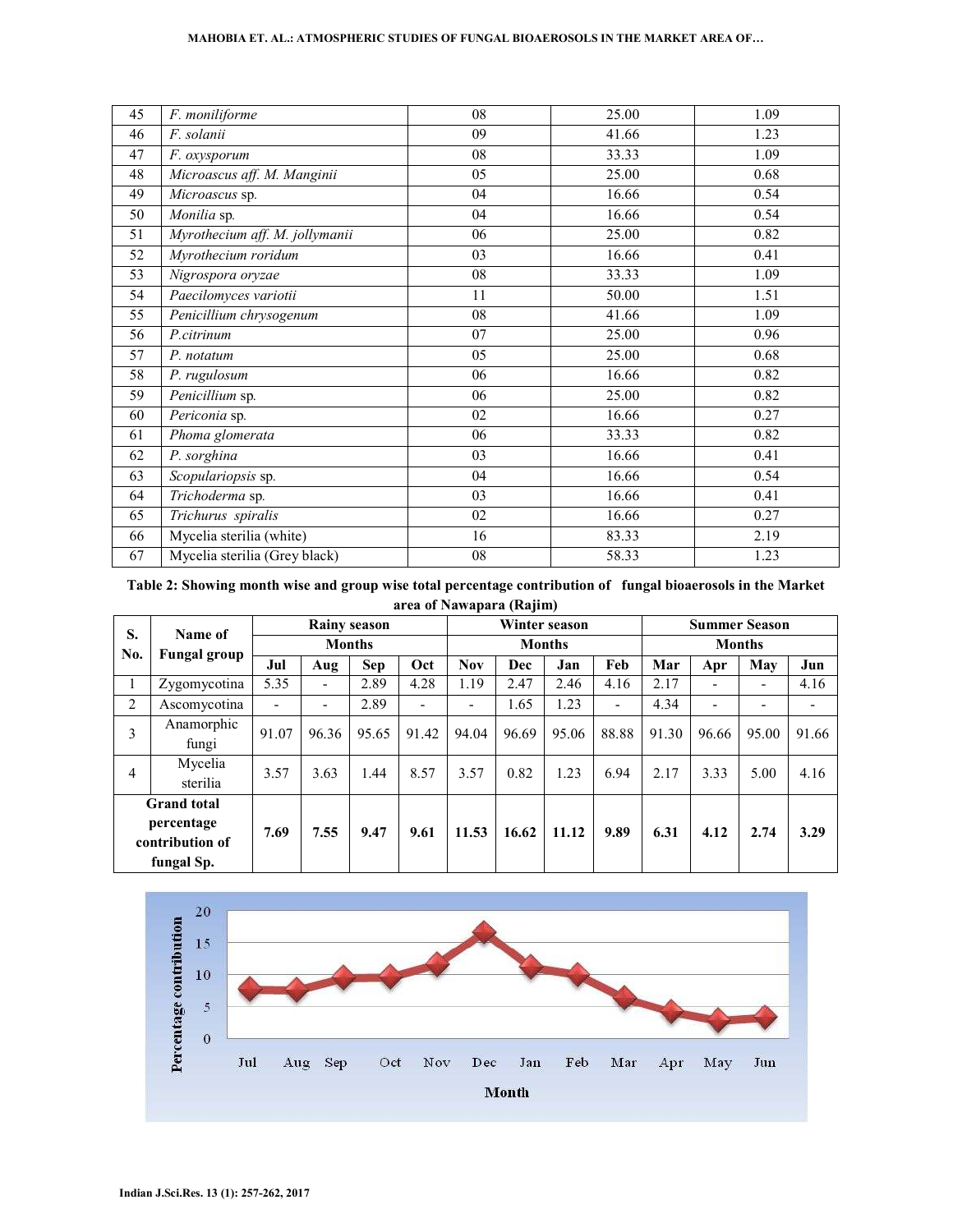

**Figure 1: Showing month wise percentage contribution of fungal bioaerosols** 

**Figure 2: Showing total percentage contribution of fungal group of bioaerosols** 

| S. No. | Name of fungal group | Total no. of colonies | Percentage contribution |  |  |
|--------|----------------------|-----------------------|-------------------------|--|--|
|        | Zygomycotina         | 19                    | 2.60                    |  |  |
|        | Ascomycotina         | 08                    | 1.09                    |  |  |
|        | Anamorphic fungi     | 676                   | 92.85                   |  |  |
|        | Mycelia sterilia     |                       | 3.43                    |  |  |

**Table 3: Showing class wise total fungal colonies distribution of bioaerosols in Market area of Nawapara (Rajim)** 

#### **CONCLUSION**

During investigation period it was observed that the Market area of Nawapara (Rajim) District-Raipur was never free from fungal bioaerosols throughout the month. In the present study fungal genera *Aspergillus, Alternaria, Cladosporium* and *Curvularia* were found in immense quantity. Our knowledge of these fungal genera would be beneficial in adopting necessary precautions to avoid fungal infection in human beings as well as plants.

#### **REFERENCES**

- Abdel Hameed A. A., Khoder M. I. and Emad A. A., 2007. Fertile fungal spores collected on different faced surfaces in the atmosphere of Giza, Egypt. *Aerobiologia*, **23**: 47-57.
- Agrawal M. K., Shivpuri D. N. and Mukherjee K. G., 1969. Studies on the allergenic fungal spores of Delhi. India, Metropolitan. J. Allergy., **44**(4): 193-203.
- Arora A. and Jain V. K. 2003. Fungal airspora of Bikaner. Indian J. Aerobiol., **16**(1&2): 1-9.
- Barnett H. L. and Hunter B. B., 1972. Illustrated genera of Imperfect Fungi. APS Press, 4<sup>th</sup> edition, p-1-218.
- Chaubal P. D. and Kotamire S. Y., 1982. Aerobiological studies at Kolhapur. Acta Bot. indica, **10**:100-120.
- Chitaley S. D. and Bajaj A. 1973. Airspora of Nagpur at high altitude- I. Botanique, **4**: 27-34.
- Elis M. B., 1971. Dematiaceous Hyphomycetes. Commonwealth mycological Institute, Kew, p-608.
- Giri S. K. and Sawane A. M., 2010. Airborne culturable fungi in hospital environment of Nagpur (M.S.). Indian J. Aerobiol., **23**(2): 80-85.
- Grinn-Gofron A. and Mika A., 2008. Selected airborne allergenic fungal spores and metrological factors in Szczecin, Poland, 2004-2006. Aerobiologia. **24**(2): 89-97.
- Ghosal K. and Bhattacharya S. G., 2012. Biomonitoring of fungal spores of a River bank suburban city,